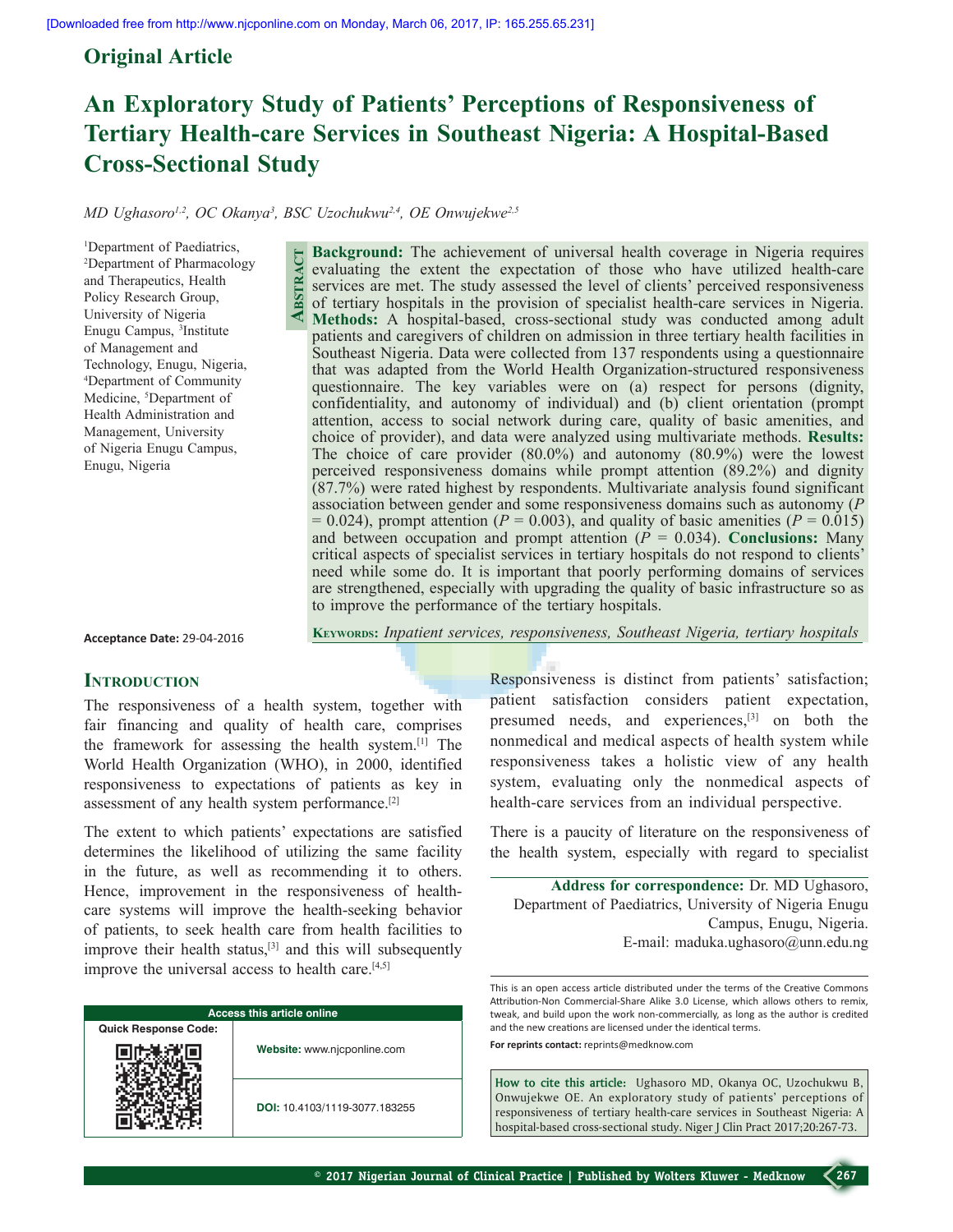services that are provided by tertiary hospitals in Nigeria. There are numerous studies on the quality of health care<sup>[6,7]</sup> and fair financing<sup>[8-10]</sup> in Nigeria, but very few studies<sup>[11-13]</sup> have been conducted on the responsiveness of health-care system in Nigeria.

This paper provides new information about the responsiveness of tertiary health-care facilities in Southeast Nigeria. It is noted that evidence on patient satisfaction metrics will be important platforms for health-care reform interventions that will improve the quality of services in tertiary hospitals and aid the achievement of universal health coverage.

# **METHODS**

Study area: There are four major tertiary hospitals, namely, the University of Nigeria Teaching Hospital (UNTH), Enugu State University Teaching Hospital, National Orthopedic Hospital, and Federal Neuropsychiatric Hospital (FNH) located in Enugu metropolis, Enugu State. There are seven district hospitals scattered all over Enugu and at least one health center or cottage hospital in each of the 17 local government areas. These facilities send referrals to the tertiary hospitals.

There are two tertiary hospitals in Abia State, namely, Federal Medical Centre (FMC), Umuahia, and Abia State University Teaching Hospital (ABSUTH), Aba. The FMC, Umuahia, is situated in Umuahia metropolis, Abia State, and it is federal government facility while ABSUTH is situated in the commercial town of Aba and it is state-owned health facility. Both hospitals receive referrals from different primary and secondary healthcare facilities all over Abia State and the neighboring states, namely, Imo, Akwa-Ibom, and Rivers. The hospital renders both nonspecialized care at the outpatient clinics and specialized care at the specialist clinics and wards.

The study was conducted in Southeast Nigeria. Three third-tier hospitals: UNTH and FNH, both located in Enugu metropolis, Enugu State, and FMC, Umuahia, Abia State, were randomly selected; two from the four third-tier hospitals in Enugu State and one from the two hospitals in Abia State. The UNTH, FNH, and FMC have bed capacities of 702, 120, and 405, respectively.

## **Study design**

A cross-sectional survey was conducted using patientoriented questionnaire adopted from the responsiveness standard module, the WHO questionnaire. The questionnaire comprised seven conceptual domains: Dignity/communication, autonomy, confidentiality, prompt attention, access to social support networks, quality of basic amenities, and choice of care provider-each domain with different questions and their scale score.<sup>[3]</sup> The questions elicit users' perception of the utilized health-care services and their perceived importance of the domains.[14] The questionnaire was translated in the local language (Ibo) and a pretest was conducted after which a modified version of the questionnaire with English and Ibo versions was developed and used for the study.

The study was carried out from January to April 2014. The minimal sample size was obtained after two-staged calculation. The initial sample size of 132 was obtained using Epi Info (Epi Info, Centers for Disease Control and Prevention, Atlanta, Georgia, USA) with input of response rate of 64.4%,[15] 95% confidence interval, and power of 80%. Since the estimated total population of study subjects: Adult patients or caregivers of children, expected to be on admission in the three tertiary hospitals at any given time are below 10,000 and since the combined bed capacity of the three hospitals is 1227 beds, a minimum sample size for the study was recalculated using the following formula:

$$
n_f = \frac{n_{\rm o}}{1 + n_{\rm o}/N}
$$

where  $n_f$  = final sample size,  $n_o$  = initial sample size of  $354$ , and  $N =$  estimated number of the subjects expected to be on admission during the study and qualified to participate. This gave a final minimal sample size of 132 subjects from each studies health facility. The subjects were randomly selected from the three tertiary hospitals in Southeast Nigeria. The major inclusion criteria were (1) subject who has been on admission for at least 7 days in the wards or for 2 days in the emergency ward and (2) the subject had utilized any other services of being rendered by the hospital in the past 5 years.

## **Conceptual framework**

The two major components of responsiveness are (a) respect for persons (dignity, confidentiality, and autonomy of individual) and (b) client orientation (prompt attention, access to social network during care, quality of basic amenities, and choice of provider). It is upon these domains that in 2000, the WHO developed a standardized framework for assessment of responsiveness of any health system, $[1,16,17]$  and these domains have subdomain questions [Figure 1]. This instrument is designed for assessment of a health-care system as a whole, not for specific health-care facilities. Several studies have tested this concept and found it applicable in different healthcare services.[13,15,18] However, for a reform to be effective and bring about a desired change, it has to be based on a micro or small unit-level indigenous evaluation or analysis, rather than large-scale or global-level evaluation, as such evaluations will be more specific and address situation existing in such each context.

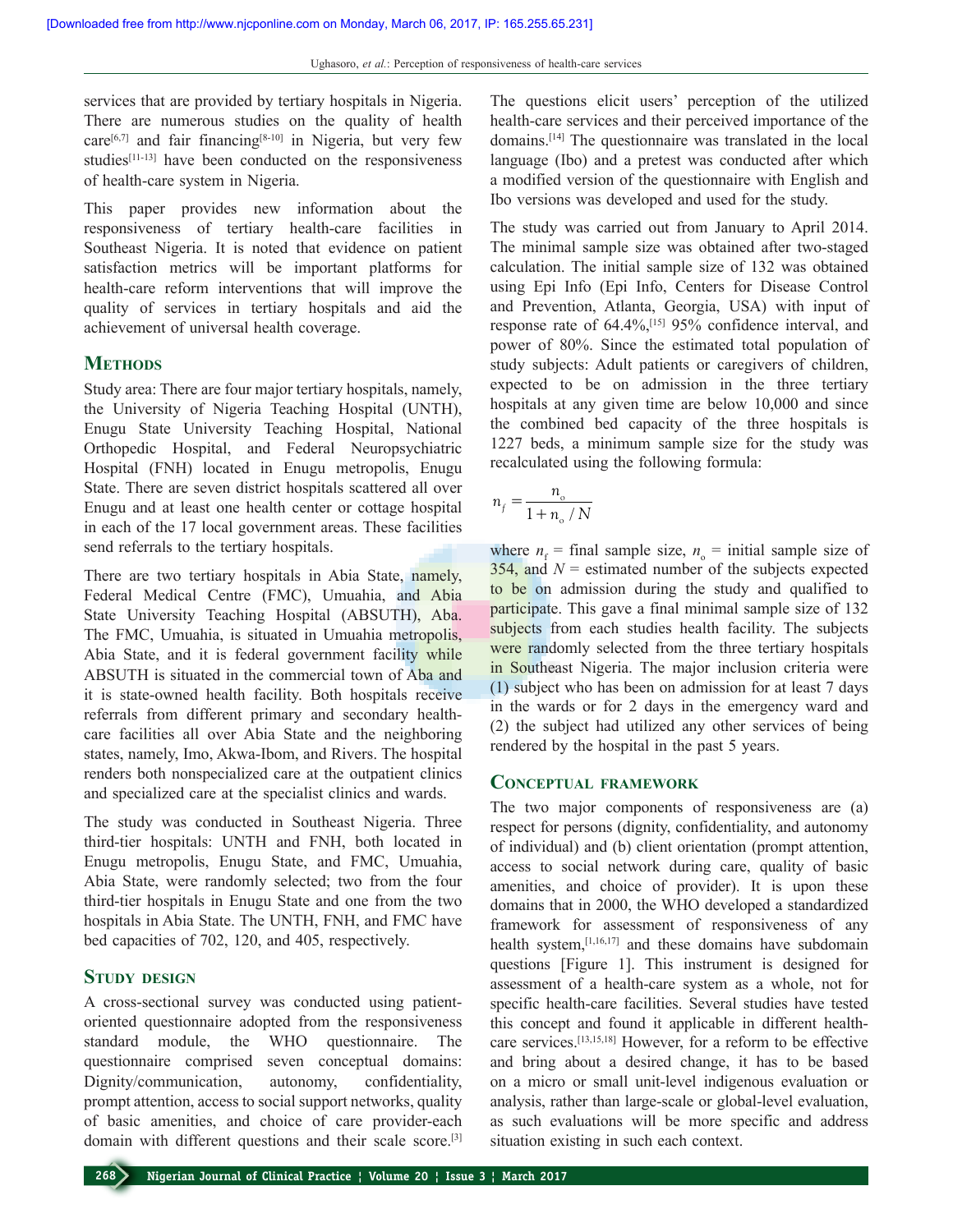## **Data collection**

The traditional even (4)-numbered response categories of Likert scales were used to assess the responsiveness domains.[19] The Likert scale is an ordered scale from which respondents choose an option that best aligns with their view.<sup>[19]</sup> The idea of adopting even-numbered response categories is to have a balanced number of positive and negative options as well as prevent giving people an "out" and makes them more thoughtful in their responses.

### **Data analysis**

During analysis, the scores of the subdomain questions were categorized into two groups "very poor" and "poor" in one group while "good" and "very good" in another group. This modification created binary variables. The scores obtained from the rating score for each domain graded from 0 to 10 based on level of importance were "very important"  $(\geq 9)$ , "important" (6-8), and "not important"  $(\leq 5)$ . The relationship between the scale rate of the responsiveness domains and the demographics characteristics such as gender, age, and occupation of the respondents was evaluated using linear regression analysis.  $P \leq 0.05$  was considered statistically significant. Statistical Package for Social Sciences (SPSS) version 20 (IBM SPSS Statistics for Windows, Version 20.0 Armonk, NY: IBM Corp.) software was used for statistical analyses of the collected data.

The Ethics Committee of the UNTH gave approval for the study. Written informed consents were obtained from study participants.



**Figure 1:** Framework for the evaluation of responsiveness in tertiary health facilities in Southeast Nigeria (Modified from doi: 10.1371/journal. pone. 0062923.g001)

#### **Results**

A total of 175 patients were identified to participate in the survey and 15 refused to participate, resulting in a cooperation rate of 91.4%. Of the 160 patients who accepted to participate, 10 were not eligible; therefore, 150 patients were interviewed. Out of 150 questionnaires administered, 13 questionnaires were not completed, resulting in 137 completed questionnaires that were analyzed [Figure 2]. This gave a response rate of 78.3% (137/175). The distribution of the respondents is as follows: 49 respondents from UNTH and 43 from neuropsychiatric, both in Enugu, and 45 from FMC, Umuahia. Most of the respondents were employed in the formal sector 60/137 (44%). Majority 99/137 (72%) of the respondents were females, and 93/137 (68%) of the respondents were within the age range of 20-29 years" [Table 1].

| Table 1: The demographic characteristics of the |            |  |  |  |  |  |
|-------------------------------------------------|------------|--|--|--|--|--|
| respondents                                     |            |  |  |  |  |  |
| <b>Variables</b>                                | $n=137(%)$ |  |  |  |  |  |
| Occupation                                      |            |  |  |  |  |  |
| Unemployed/student/petty trader/farmer/         | 40(29)     |  |  |  |  |  |
| laborer                                         |            |  |  |  |  |  |
| Formal sector (teacher/civil servant/retiree)   | 60(44)     |  |  |  |  |  |
| Informal sector (business/private sector        | 37(27)     |  |  |  |  |  |
| employee)                                       |            |  |  |  |  |  |
| Gender                                          |            |  |  |  |  |  |
| Male                                            | 38 (28)    |  |  |  |  |  |
| Female                                          | 99 (72)    |  |  |  |  |  |
| Age (years)                                     |            |  |  |  |  |  |
| $20 - 39$                                       | 93 (68)    |  |  |  |  |  |
| $40 - 59$                                       | 41 (30)    |  |  |  |  |  |
| >60                                             | 03(02)     |  |  |  |  |  |



**Figure 2:** Sample selection framework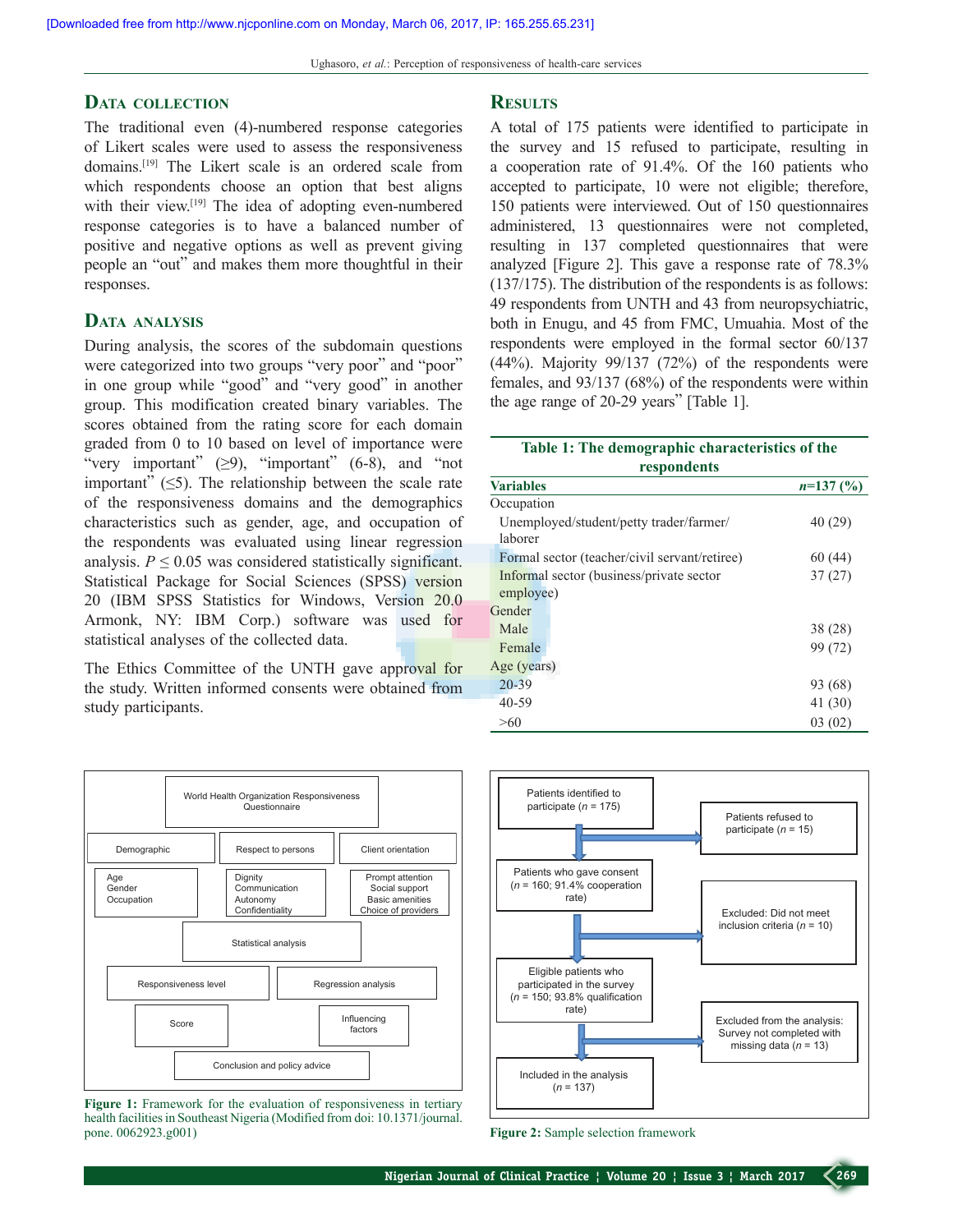The overall responsiveness scale rate for "good" or "very good" was 59% (81/137). In their response to scale rating, most participants reported responsiveness of the services they received as "good" or "very good" in most of the domains, except in "choice of care provider"

| Table 2: Respondents' experiences (rating) of the<br>responsiveness domains |             |           |  |  |  |  |  |  |
|-----------------------------------------------------------------------------|-------------|-----------|--|--|--|--|--|--|
| <b>Components of responsiveness</b>                                         | <b>Very</b> | Good/very |  |  |  |  |  |  |
| (domains)                                                                   | poor/       | good (%)  |  |  |  |  |  |  |
|                                                                             | poor (%)    |           |  |  |  |  |  |  |
| Dignity                                                                     | 62(45)      | 75 (55)   |  |  |  |  |  |  |
| Treated respectfully                                                        | 82 (60)     | 55 (40)   |  |  |  |  |  |  |
| Regards to human rights                                                     | 74 (54)     | 63 (46)   |  |  |  |  |  |  |
| Privacy during treatment                                                    | 71 (52)     | 66 (48)   |  |  |  |  |  |  |
| Communication                                                               | 55 (40)     | 82 (60)   |  |  |  |  |  |  |
| Encouraged to discuss their concerns                                        | 59 (43)     | 78 (57)   |  |  |  |  |  |  |
| Encouraged to ask questions about                                           | 63 (46)     | 74 (54)   |  |  |  |  |  |  |
| disease, treatment, and care                                                |             |           |  |  |  |  |  |  |
| Autonomy                                                                    | 64 (47)     | 73 (53)   |  |  |  |  |  |  |
| Information on alternative treatment                                        | 82 (60)     | 55 (40)   |  |  |  |  |  |  |
| options                                                                     |             |           |  |  |  |  |  |  |
| Consulted about their preference over                                       | 71 (52)     | 66 (48)   |  |  |  |  |  |  |
| alternative treatment options                                               |             |           |  |  |  |  |  |  |
| Sought consent prior to testing or                                          | 60(44)      | 77 (56)   |  |  |  |  |  |  |
| starting treatment                                                          |             |           |  |  |  |  |  |  |
| Confidentiality                                                             | 44 (32)     | 93 (68)   |  |  |  |  |  |  |
| Consultation carried out in manner                                          | 55 (40)     | 82(60)    |  |  |  |  |  |  |
| that protects patient confidentiality                                       |             |           |  |  |  |  |  |  |
| Preservation of the confidentiality of                                      | 44 (32)     | 93 (68)   |  |  |  |  |  |  |
| patients information                                                        |             |           |  |  |  |  |  |  |
| Prompt attention                                                            | 64 (47)     | 219 (53)  |  |  |  |  |  |  |
| The facility geographically                                                 | 77 (56)     | 180(44)   |  |  |  |  |  |  |
| accessible (traveling time)                                                 |             |           |  |  |  |  |  |  |
| Length of time spent waiting for                                            | 84 (61)     | 159 (39)  |  |  |  |  |  |  |
| consultation/treatment                                                      |             |           |  |  |  |  |  |  |
| Access to social support                                                    | 44 (32)     | 93 (68)   |  |  |  |  |  |  |
| Access to visitors                                                          | 73 (53)     | 64 (47)   |  |  |  |  |  |  |
| Personal needs taken care of by                                             | 49 (36)     | 88 (64)   |  |  |  |  |  |  |
| friends and family                                                          |             |           |  |  |  |  |  |  |
| Involvement in religious activities                                         | 62(45)      | 75 (55)   |  |  |  |  |  |  |
| Quality of basic amenities                                                  | 63 (46)     | 74 (54)   |  |  |  |  |  |  |
| Cleanliness of health-care units                                            | 41 (30)     | 96 (70)   |  |  |  |  |  |  |
| Maintenance of buildings in                                                 | 49 (36)     | 88 (64)   |  |  |  |  |  |  |
| health-care units                                                           |             |           |  |  |  |  |  |  |
| Adequacy of furniture in health-care                                        | 75 (55)     | 62(45)    |  |  |  |  |  |  |
| units                                                                       |             |           |  |  |  |  |  |  |
| Nutrition and edibility of food                                             | 73 (53)     | 64 (47)   |  |  |  |  |  |  |
| provided                                                                    |             |           |  |  |  |  |  |  |
| Access to clean water                                                       | 59 (43)     | 78 (57)   |  |  |  |  |  |  |
| Cleanliness of toilets                                                      | 84 (61)     | 53 (39)   |  |  |  |  |  |  |
| Cleanliness of linen                                                        | 60(44)      | 77 (56)   |  |  |  |  |  |  |
| Choice of care provider                                                     | 95 (69)     | 42(31)    |  |  |  |  |  |  |
| Choice between health-care providers                                        | 106 (77)    | 31(23)    |  |  |  |  |  |  |
| Choice between health-care units                                            | 104 (76)    | 33(24)    |  |  |  |  |  |  |
| Opportunity to see a specialist                                             | 90(66)      | 47 (34)   |  |  |  |  |  |  |
| Overall responsiveness score                                                | 56 (41)     | 81 (59)   |  |  |  |  |  |  |

that 69% rated it "very poor" or "poor" [Table 2]. The domains rated best-performing were confidentiality  $(68.9\%)$ , access to social support network  $(63.2\%)$ , and dignity (60.2%) while the choice of care provider (41.9%), autonomy (55.3%), basic amenities (55.6%), and prompt attention (55.9%) domains were rated as the worst-performing.

The domains were assessed based on the respondent's experiences and considering the overall score for each responsiveness domains. Majority of the domains were rated to be important; prompt attention (89.2%), dignity (87.7%), confidentiality (86.7%), basic amenities (83.9%), communication (83.3%), autonomy (80.9%), and choice of care provider (80.0%), except access to social support that has an overall mean of rating 76.6% [Figure 3]. No variation was observed when evaluated according to three-category scale ranging from "not important," "important," and "very important;" the same trend was maintained when the proportion of each domain that was rated as "very important;" prompt attention (71%), confidentiality (68%), dignity  $(67%)$ , and communication  $(6%)$ . Access to social support (40%) and choice of care provider (49%) have relatively the lowest score for being "very important" [Table 3].

Considering experienced domains and demographic characteristics of the respondents such as gender, age, and occupation [Table 4], male respondents reported higher autonomy compared to females  $(P = 0.024)$ . Female respondents were more likely to express that they received prompt attention than males ( $P = 0.003$ ). Further, female respondents were more likely to assess the basic amenities of health-care facilities as poor compared to the males ( $P = 0.015$ ). Neither age of the respondents nor their occupation had any relation with the assessment of any responsiveness domain.

At level of significance of  $\leq$  0.1 ( $P = 0.092$ ), the wellto-do were more likely to report low level of "prompt attention" compared to respondents in formal sector (middle class) and the nonmeaningfully employed (poor).

As shown in Table 4, respondents who are in the informal sector (well-to-do) are more likely to consider "prompt attention" as very important than those employed in the formal sector (middle class) and those who are not meaningfully employed (poor).

At level of significance of  $\leq 0.1$  ( $P = 0.097$ ), males were more likely to consider "autonomy" to be important compared to female respondents. Females were more likely to consider "confidentiality" to be important compared to males.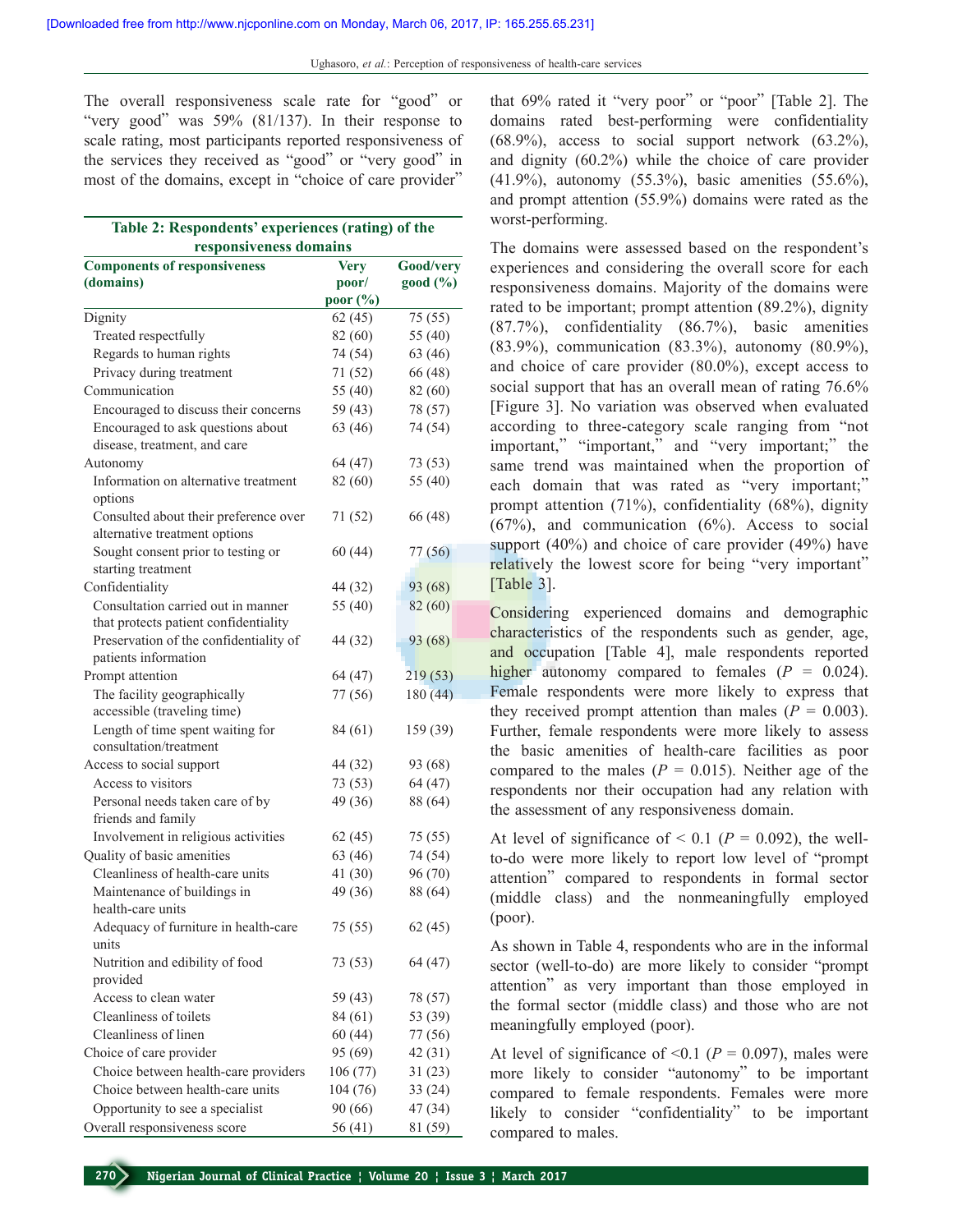Ughasoro, *et al.*: Perception of responsiveness of health-care services

|                             |               |                              |                           | Table 3: The rating of each responsiveness domains in terms of importance by the respondents |                                   |                                               |                                                   |                                                    |
|-----------------------------|---------------|------------------------------|---------------------------|----------------------------------------------------------------------------------------------|-----------------------------------|-----------------------------------------------|---------------------------------------------------|----------------------------------------------------|
| <b>Domains</b><br>responses | $\frac{1}{2}$ | Dignity Communication<br>(%) | <b>Autonomy</b><br>$(\%)$ | <b>Confidentiality</b><br>$\frac{6}{2}$                                                      | <b>Prompt</b><br>attention<br>(%) | <b>Access</b><br>to social<br>support $(\% )$ | <b>Ouality</b><br>of basic<br>amenities<br>$($ %) | <b>Choice of</b><br>care provider<br>$\frac{6}{2}$ |
| Not important               | 10(7)         | 14(10)                       | 19(14)                    | 10(7)                                                                                        | 10(7)                             | 33 (24)                                       | 12(9)                                             | 23(17)                                             |
| Important                   | 36(26)        | 33(24)                       | 45(33)                    | 34(25)                                                                                       | 30(22)                            | 49 (36)                                       | 45(33)                                            | 47 (34)                                            |
| Very<br>important           | 91 (67)       | 90(66)                       | 73 (53)                   | 93 (68)                                                                                      | 97(71)                            | 55 (40)                                       | 80 (58)                                           | 67(49)                                             |

| Table 4: Multivariate analysis of influences on the responsiveness domains |                    |           |                  |                    |           |                  |                    |           |                  |  |
|----------------------------------------------------------------------------|--------------------|-----------|------------------|--------------------|-----------|------------------|--------------------|-----------|------------------|--|
| <b>Responsiveness domains</b>                                              | <b>Gender</b>      |           |                  | Age                |           |                  | Occupation         |           |                  |  |
|                                                                            | <b>Coefficient</b> | <b>SE</b> | $\boldsymbol{P}$ | <b>Coefficient</b> | <b>SE</b> | $\boldsymbol{P}$ | <b>Coefficient</b> | <b>SE</b> | $\boldsymbol{P}$ |  |
| Experienced domain                                                         |                    |           |                  |                    |           |                  |                    |           |                  |  |
| Dignity                                                                    | 0.108              | 0.517     | 0.298            | $-0.121$           | 0.249     | 0.250            | 0.041              | 0.306     | 0.690            |  |
| Communication                                                              | 0.115              | 0.522     | 0.277            | $-0.155$           | 0.222     | 0.121            | 0.023              | 0.265     | 0.881            |  |
| Autonomy                                                                   | 0.234              | 0.456     | 0.024            | 0.053              | 0.219     | 0.608            | 0.116              | 0.270     | 0.253            |  |
| Confidentiality                                                            | 0.134              | 0.480     | 0.202            | 0.066              | 0.231     | 0.532            | 0.008              | 0.282     | 0.941            |  |
| Prompt attention                                                           | $-0.305$           | 0.412     | 0.003            | $-0.024$           | 0.198     | 0.814            | 0.167              | 0.244     | $0.092*$         |  |
| Access to social support                                                   | 0.071              | 0.414     | 0.497            | 0.098              | 0.199     | 0.353            | 0.025              | 0.245     | 0.807            |  |
| Quality of basic<br>amenities                                              | $-0.251$           | 0.478     | 0.015            | 0.103              | 0.230     | 319              | 0.022              | 0.283     | 0.824            |  |
| Choice of care provider                                                    | $-0.108$           | 0.517     | 0.298            | $-0.121$           | 0.249     | 0.250            | 0.041              | 0.306     | 0.690            |  |
| Importance of the domains                                                  |                    |           |                  |                    |           |                  |                    |           |                  |  |
| Dignity                                                                    | $-0.072$           | 0.372     | 0.491            | 0.158              | 0.179     | 0.136            | 0.007              | 0.220     | 0.944            |  |
| Communication                                                              | 0.027              | 0.595     | 0.776            | 0.211              | 0.259     | 0.145            | 0.056              | 0.287     | 0.665            |  |
| Autonomy                                                                   | 0.173              | 0.530     | $0.097*$         | 0.086              | 0.255     | 0.411            | 0.065              | 0.314     | 0.523            |  |
| Confidentiality                                                            | 0.200              | 0.449     | $0.054*$         | 0.019              | 0.216     | 859              | 0.055              | 0.266     | 0.591            |  |
| Prompt attention                                                           | 0.071              | 0.371     | 0.487            | 0.020              | 0.178     | 0.850            | 0.217              | 0.220     | 0.034            |  |
| Access to social support                                                   | 0.018              | 0.494     | 0.866            | 0.050              | 0.238     | 0.636            | 0.098              | 0.293     | 0.343            |  |
| Quality of basic                                                           | $-0.130$           | 0.480     | 0.209            | 0.079              | 0.231     | 0.450            | 0.158              | 0.284     | 0.123            |  |
| amenities                                                                  |                    |           |                  |                    |           |                  |                    |           |                  |  |
| Choice of care provider                                                    | $-0.146$           | 0.476     | 0.164            | 0.119              | 0.229     | 0.260            | $-0.012$           | 0.282     | 0.908            |  |

\*Significant at *P*=0.1. SE=Standard error



(domains) presumed importance by the respondents

# **Discussion**

The findings show that the choice of a health-care provider was the worst performer among the domains. This finding is expected in a system where patients are assigned to a provider not by choice made by the patient but by whoever is the provider on duty on the day the patient presented for the first time. Hence, patients lack the option of choice with regard to physician to manage their condition. Although in the prospectus of the National Health Insurance Scheme (NHIS), patients have the opportunity to choose and change health-care providers, this is rarely observed. One of the major reasons is that the NHIS only covers those employed in the federal parastatals which are <5% of the workforce. In addition, due to the minimal number of disease conditions covered in the insurance policy and the rigorous logistics of accessing the coverage, most people choose not to use the NHIS. Thus, as long as the patient continues to receive care from the facility, he/she remains a patient of the same provider, with little or no room to Figure 3: The score rate of both the experienced domains and their a patient of the same provider, with little or no room to change care providers, with little or no room to change care providers. This reduces the provider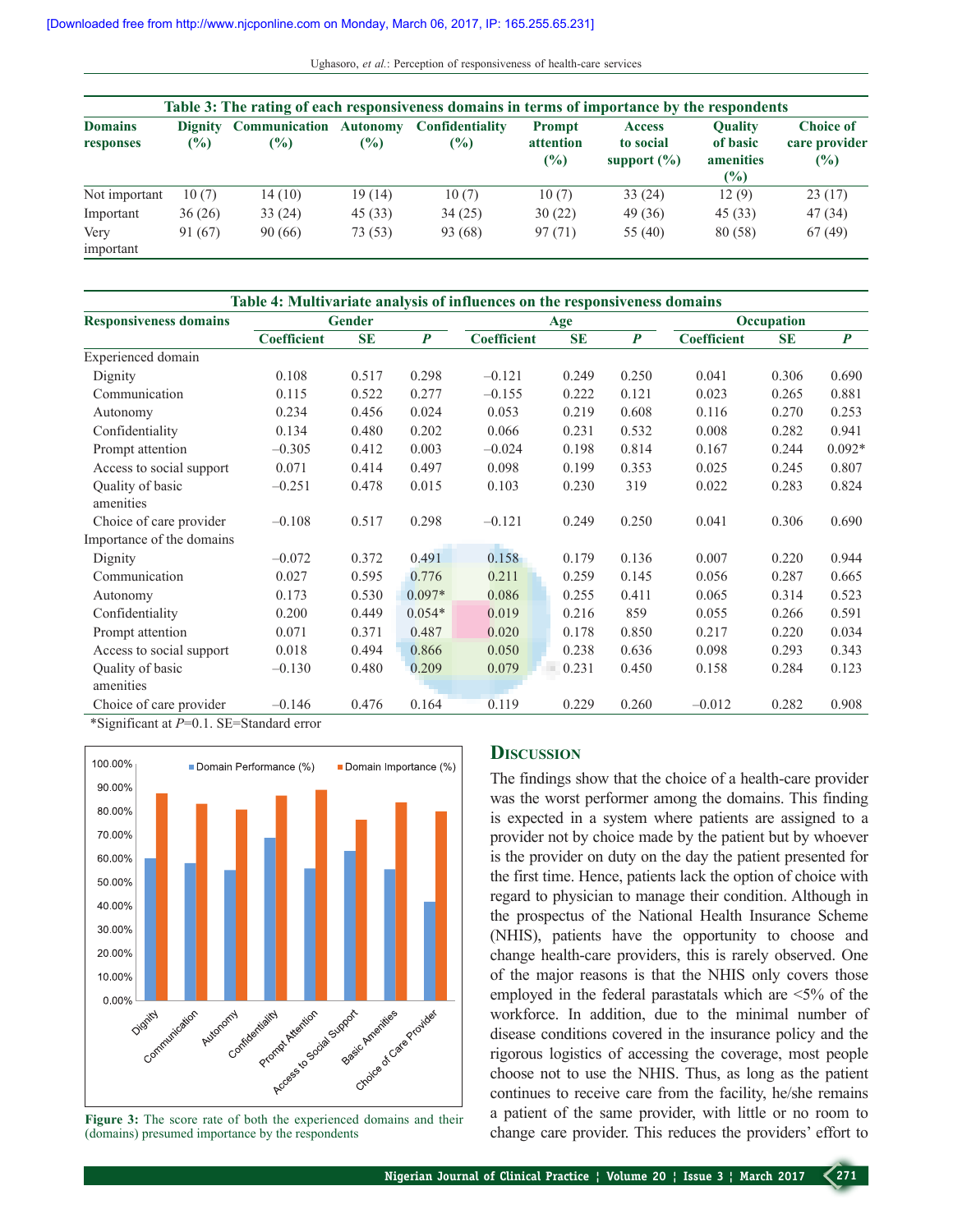satisfy patients' needs, which may have been the case if there was an option of switching providers if patients were not satisfied.

The autonomy domain was highly rated to be important but poorly scored from experience. The same trend has been reported by Mohammed *et al*. [11] and Adesanya *et al*. [12] The poor performance of autonomy is expected when there is high provider-patient asymmetry of health information. Health-care providers hardly spend time to educate the patients on their health outcome.[20] This finding underscores the need to observe the medical ethics that recognizes that patient should consent and approve most health services they are to receive. Fundamental to this is that the health-care provider should explain to the patient in reasonable detail all the tests and treatment he/she is being subjected to and seek approval before proceeding with the treatment. This study also showed that males were more contented with autonomy domain compared to the females.

The prompt attention domain was highly rated to be important and poorly scored from experience. This is similar to what several studies have reported.<sup>[11,17,21,22]</sup> This prompt attention is a product of long waiting time in the clinics and travel time to the facilities.[3] This poor performance of the "prompt attention" domain could be attributed to lack of utilization of appointment for nonemergency visit to clinics.[23,24] Therefore, patient visits the clinic anytime they deemed it fit. Since time-specific (stream) scheduling is not commonly practiced in most developing countries, patient visits the clinic anytime in the day of appointment are not time-specified (stream) scheduling, as it is done in developed countries.<sup>[25]</sup> Thus, majority of the patients who come to clinics have to wait a long time before being reviewed. If a patient wants to be among the first to be reviewed by a health-care provider, he/she will have to be in the clinic early before the clinics open for consultation. Therefore, whichever way, there is always a delay. A local study has shown that an average waiting time in a clinic is  $6 \text{ h } 10 \text{ min.}$ <sup>[26]</sup> Nonetheless, female respondents were more likely to express that they received prompt attention than male. An explanation to this may be that since women have higher utilization of health-care services than men,<sup>[27,28]</sup> they already expect some form of delay in the hospital compared to their male counterparts that sparingly utilize the hospital.

Female respondents were more likely to assess the basic amenities of health-care facilities as poor compared to the males. This is similar to what Mohammed *et al*. [11] reported. This means that improvement in the quality of amenities in tertiary health facilities will go a long way in attracting patients to utilize such facilities. This finding is supported by a report that one of the reasons why private health facilities are commonly utilized is due to the quality of facilities available in such facilities.<sup>[12]</sup> Some studies have shown that patients' choice of a healthcare provider does not always correlate with the time of travel to the health-care facility or the expected outcome measures, but rather based on the quality of amenities available.[29] However, this patients' attraction to amenities and resultant quest by health providers to improve their amenities has to be matched with improvement in the quality of health care received. A balance has to be maintained so as not to achieve improvement in amenities at the expense of improvement in the quality of care.

One major limitation of this study is the restricted geographical area of this study, a more expanded study involving all the six geopolitical regions of the country is encouraged. Nonetheless, micro study still has its inherent advantage, by delineating situation obtainable in a smaller population, makes intervention effective than intervention based on global conclusion. Second, the opinion of patients while receiving care may better represent the situation in the health facilities but may not reflect opinions of those yet to experience the services of these health facilities which comprise a significant proportion of the general public. However, majority argued in favor of using patients since they are in a position to value the services of a health facility. The response from peoples may be dependent on their vantage position.[30] Therefore, a response which may be suitable while experiencing a situation may not be so when out of such situation and environment. However, those who are going through a situation in real time have a vivid presence of mind and more convinced in their response than those responses given out of recall, with the negative effect of recall bias. Another limitation is the variability of the respondents included in the study: More females than males were sampled. Although this could be attributed to the high proportion of female who were caregivers to both children and adult patients who could not respond to the survey by themselves.

#### **Conclusions**

The overall rating of the responsiveness of assessed tertiary health services shows there is room for improvement. Health sector reform should enact policies focused on these domains: Basic amenities, autonomy, and choice of health-care provider to bring the muchdesired improvement. These can be accomplished by injecting resources to improve the quality of the existing basic amenities, training health-care providers on pertinent responsiveness issues, especially treating patients with respect, as well as implement the option of patients being able to choose or change the health-care provider of their choice, as already stated in the prospectus of the